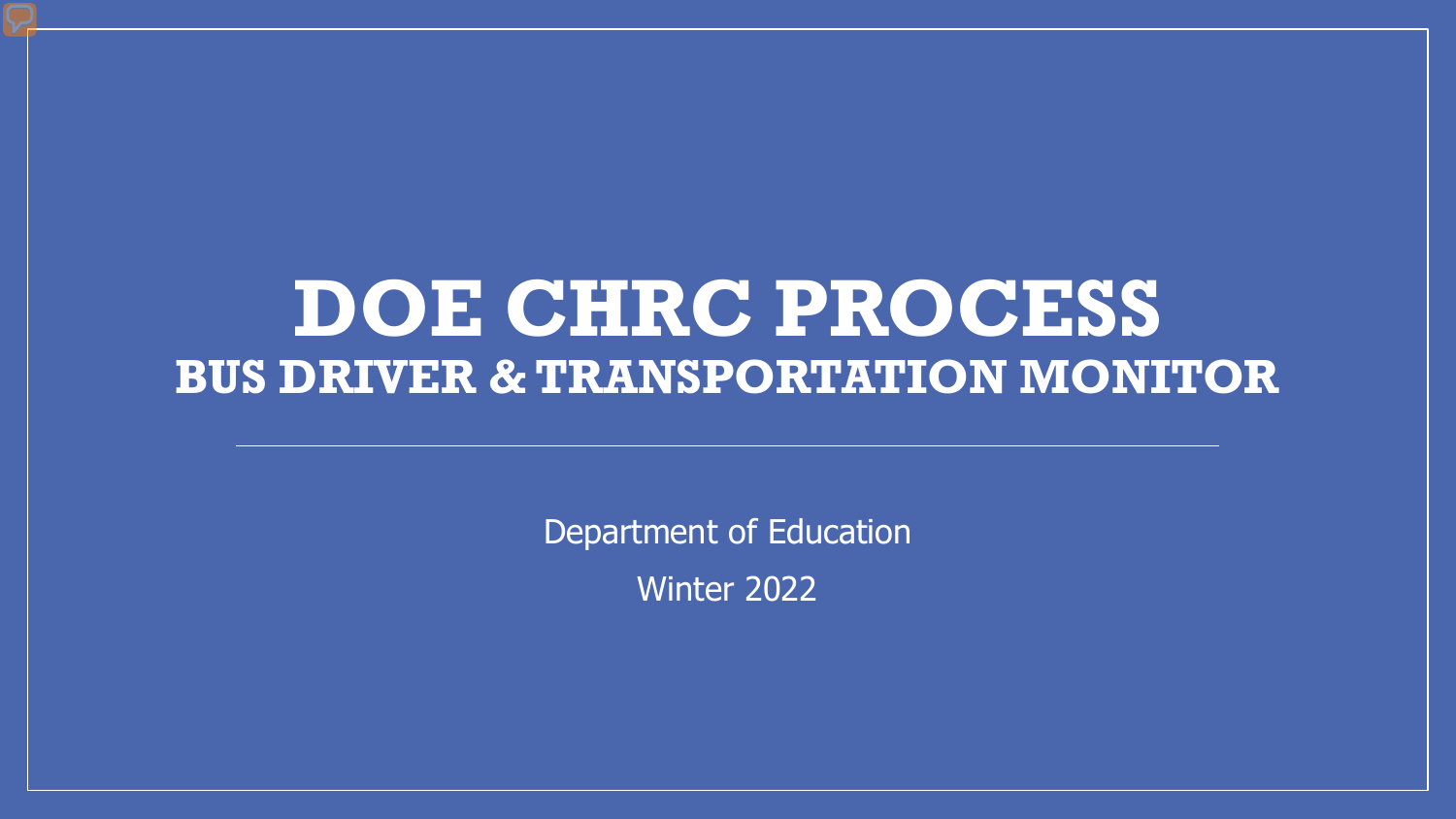# Purpose- DOE Role

- [https://nhdoepm.atlassian.net/wiki/spaces/CHD/pages/2026373121/School+Bus+Driver+Tra](https://nhdoepm.atlassian.net/wiki/spaces/CHD/pages/2026373121/School+Bus+Driver+Transportation+Monitor) nsportation+Monitor
- $\checkmark$  RSA 189:13-b

<http://www.gencourt.state.nh.us/rsa/html/XV/189/189-13-b.htm>

 $\checkmark$  Statewide clearance

 $\checkmark$  Beginning March 1, 2022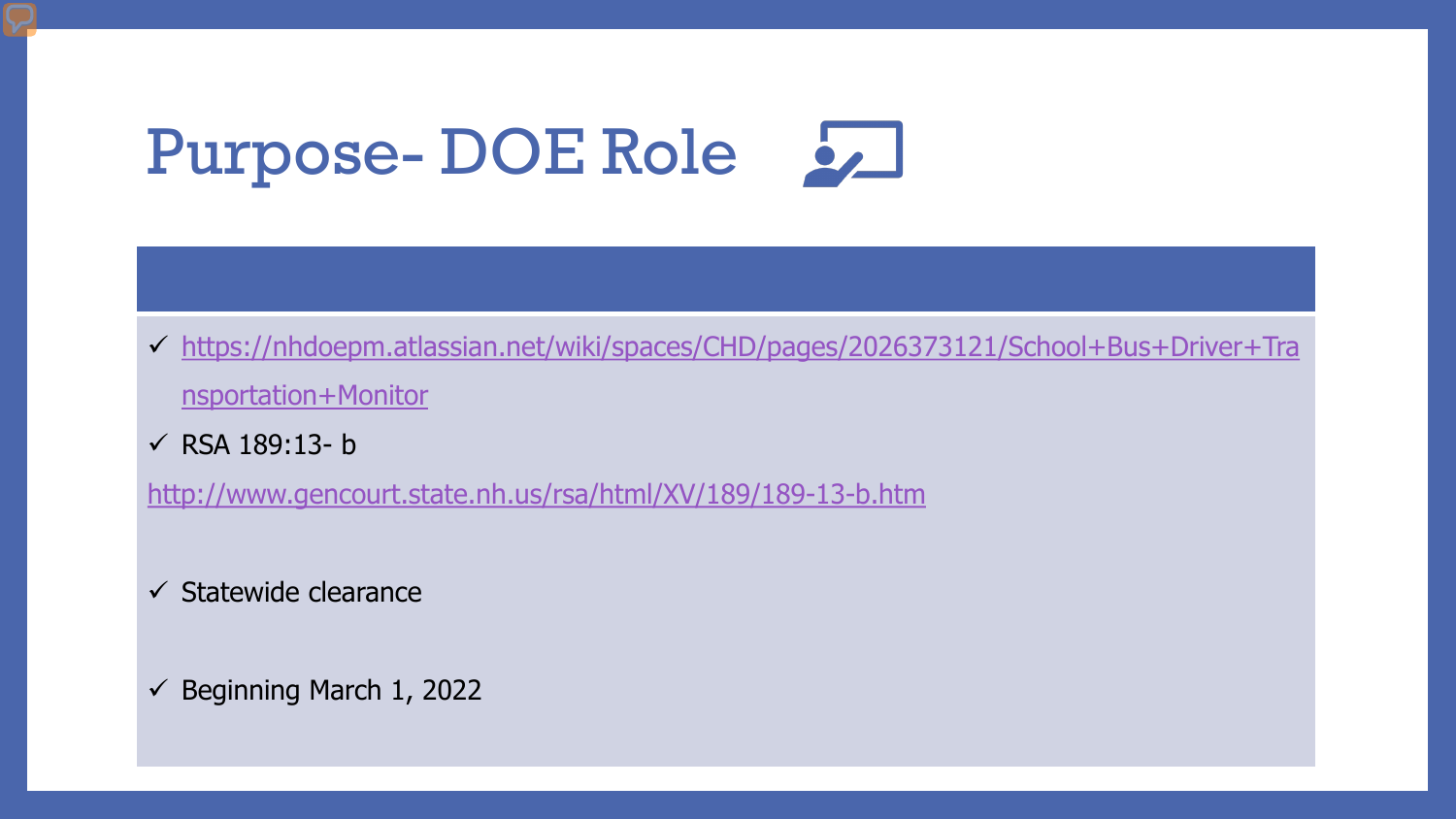### **Bus Driver** 2

 $\checkmark$  New Bus Drivers

To immediately apply

 $\checkmark$  Existing Bus Driver

Apply 60 days prior to license expiration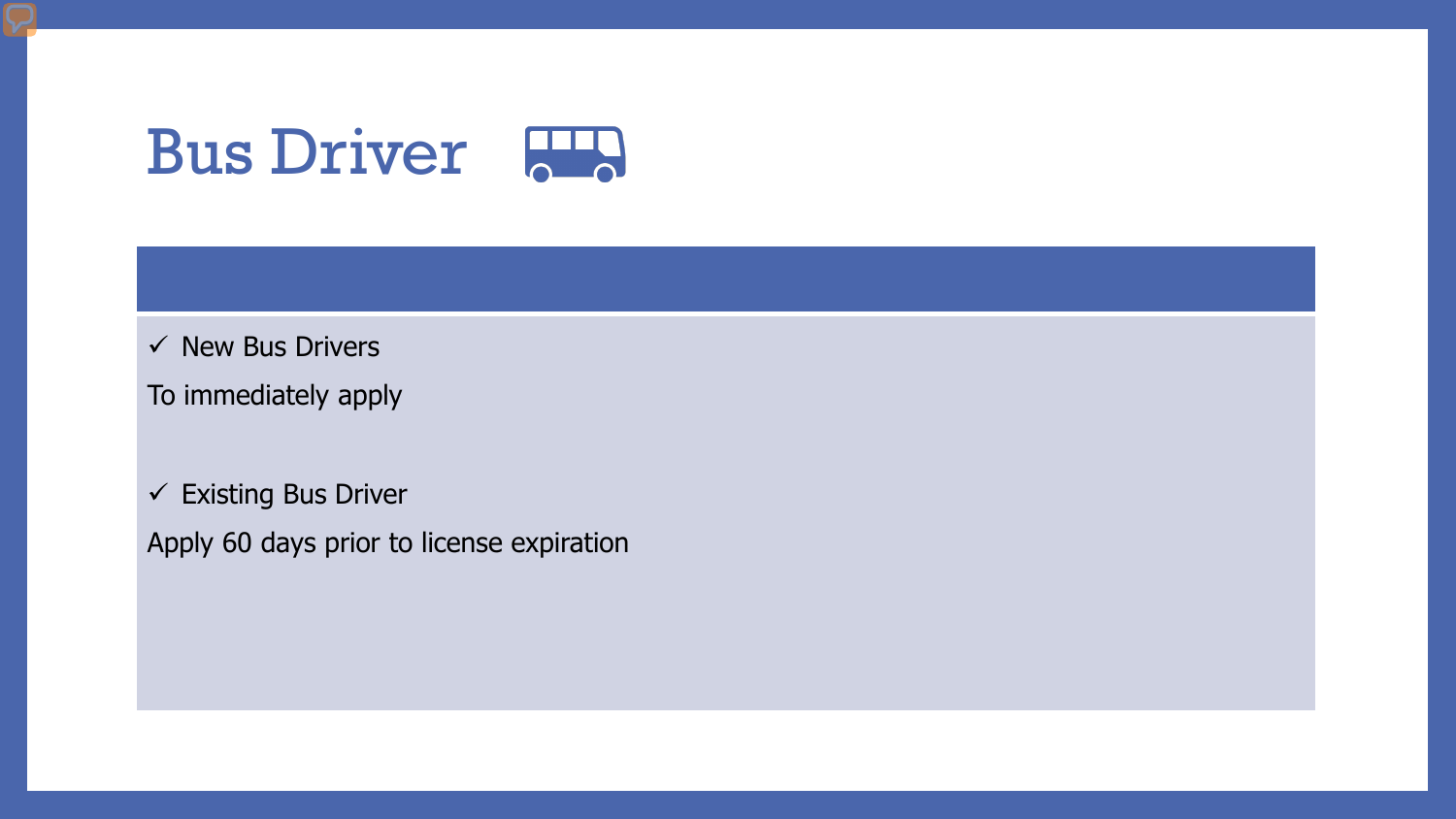### **Transportation Monitor**

- $\checkmark$  New Transportation Monitors
- To immediately apply
- $\checkmark$  Existing Transportation Monitors
- To apply within 90 days- no later than June 1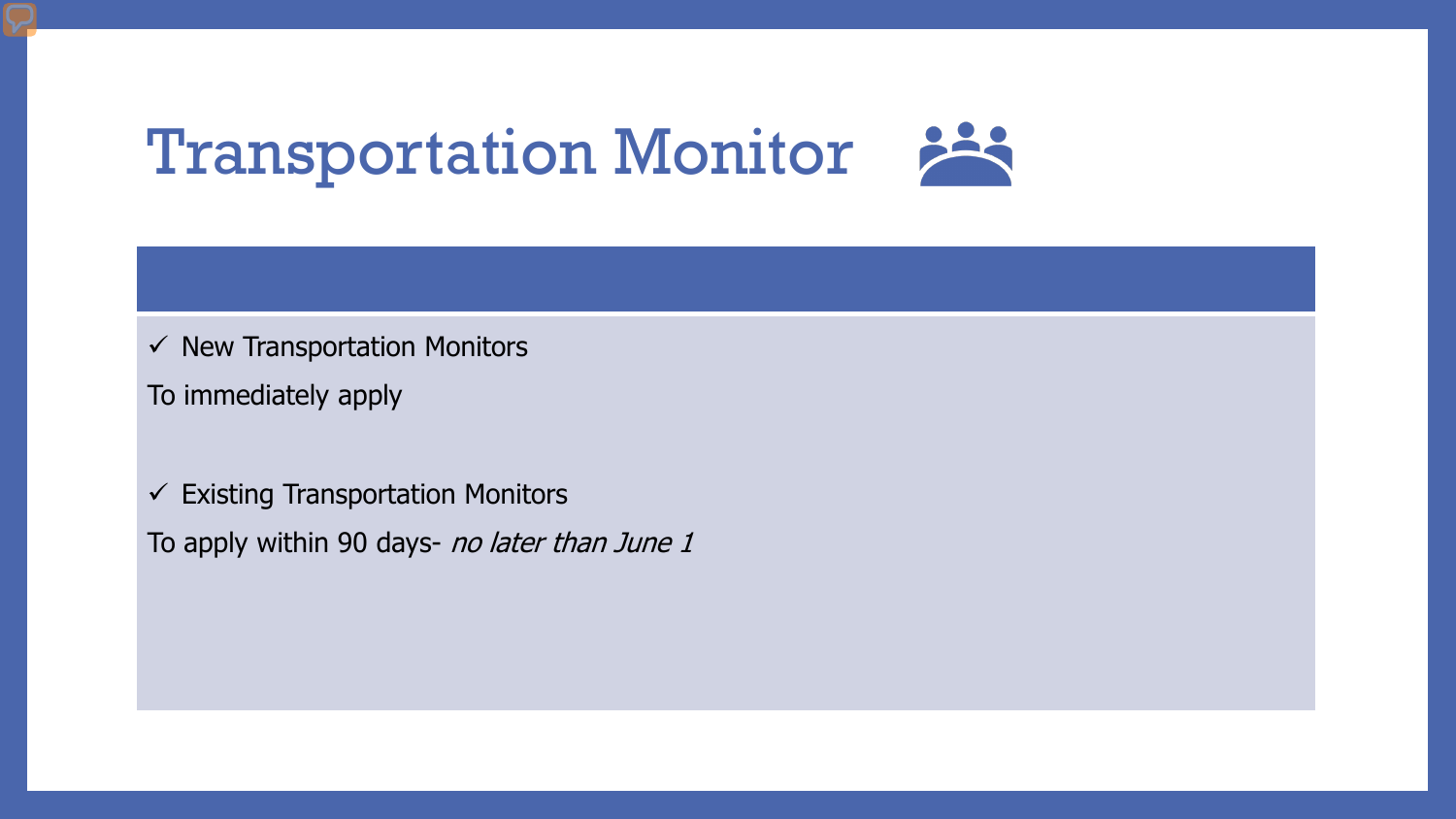### CHRC Process

#### $\checkmark$  Attain School Bus Certificate

Create NH DOE Ed ID <https://my.doe.nh.gov/myNHDOE/Login/Login.aspx>

 $\gamma$  NH DOE Home **I4SEE Contacts** Helpdesk Additional Resources ▼

| myNHDOE Login | <b>LOGIN TROUBLE INSTRUCTIONS</b>                       |
|---------------|---------------------------------------------------------|
| Username      | Before opening a support ticket, please read below      |
|               | New user? Create an Account                             |
|               | Existing myNHDOE user?                                  |
| Password      | <b>Forgot Username/Password</b>                         |
|               | Use the Forgot Username/Password wizard                 |
|               | Disabled account?                                       |
|               | Use the Forgot Username/Password wizard to re-enable yo |
| Login +1      | account and reset your password                         |
|               | Locked out of your account?                             |
|               | Try logging in again later using the                    |
|               | Forgot Username/Password wizard                         |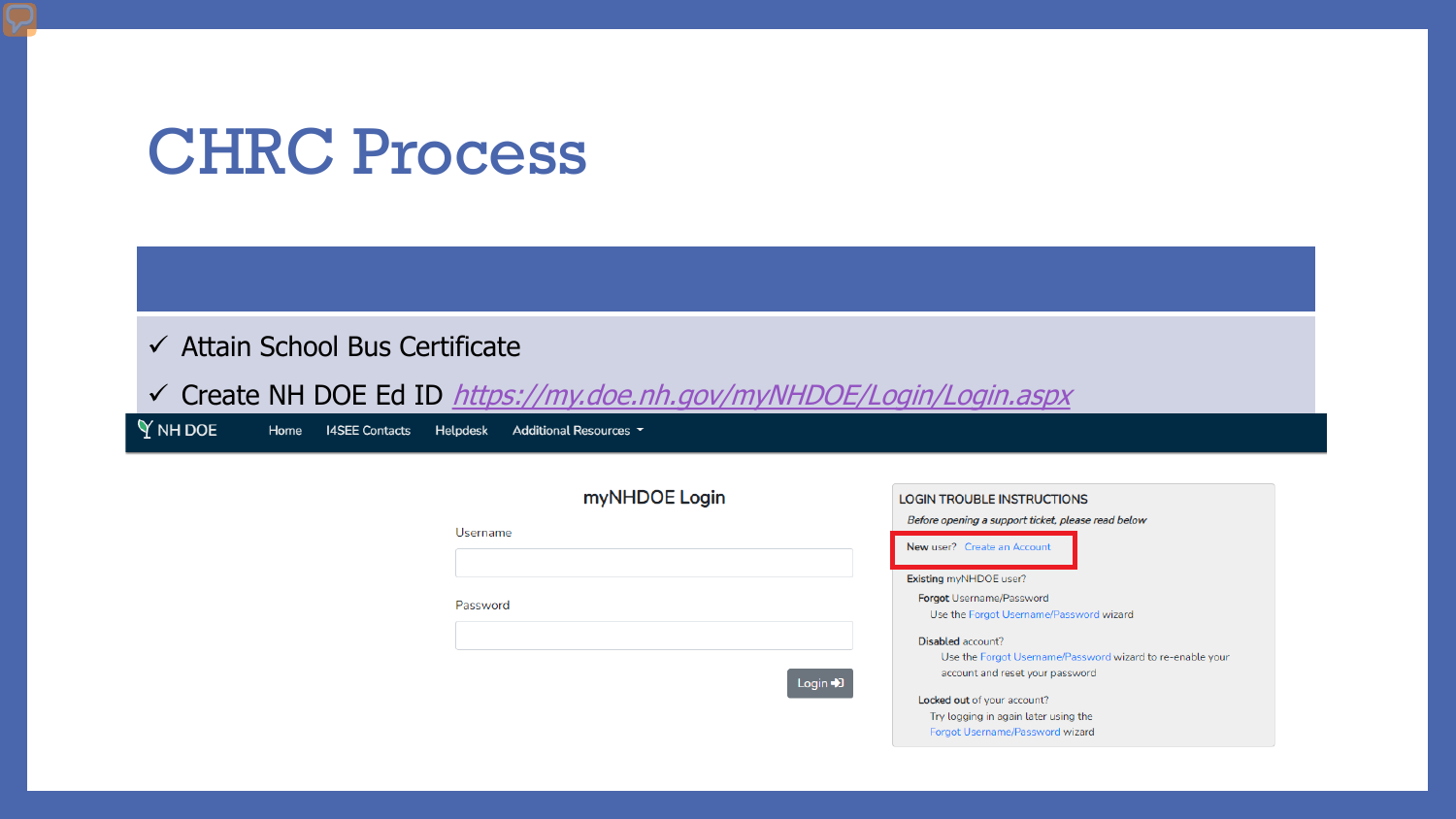### CHRC Process- DOS Application

#### **Option 1- Paper**

- $\checkmark$  Manually fill out form DOS382 *or* DOS434
- $\checkmark$  Applicant finger

| ingerprinted                                                                                                                                                                                                                                                                                                                                                                                                                                                                                                                                                                                                                                                                                                                                                                                        | 33 Hazen Drive, Concord, NH 03305<br><b>CONTRACTED SCHOOL TRANSPORTATION PROVIDERS</b><br>I hereby authorize the New Hampshire Department of Safety, Division of State Police to notify the Superintendent/Chief<br>Executive Officer of an employing school administrative unit, school district, chartered public school, public academy, or                                                                                                                                                                                                                                                                                                                                                                                            |
|-----------------------------------------------------------------------------------------------------------------------------------------------------------------------------------------------------------------------------------------------------------------------------------------------------------------------------------------------------------------------------------------------------------------------------------------------------------------------------------------------------------------------------------------------------------------------------------------------------------------------------------------------------------------------------------------------------------------------------------------------------------------------------------------------------|-------------------------------------------------------------------------------------------------------------------------------------------------------------------------------------------------------------------------------------------------------------------------------------------------------------------------------------------------------------------------------------------------------------------------------------------------------------------------------------------------------------------------------------------------------------------------------------------------------------------------------------------------------------------------------------------------------------------------------------------|
| New Hampshire Department of Safety<br><b>DIVISION OF STATE POLICE</b><br>Central Repository for Criminal Records<br>33 Hazen Drive, Concord, NH 03305<br><b>CRIMINAL HISTORY RECORD RELEASE FORM</b><br>SCHOOL EMPLOYEE/VOLUNTEER CRIMINAL HISTORY RECORD CHECK - RSA 189:13-A<br>I hereby authorize the New Hampshire Department of Safety, Division of State Police to notify the Superintendent/Chief Executive<br>Officer of an emploving school administrative unit, school district, chartered public school, public academy, or non-public school of<br>the presence of any Felony and/or Misdemeanor Criminal History Record Conviction pursuant to RSA 189:13-a.<br><b>CHRI RELEASED TO:</b><br>SAU#<br>DEPARTMENT OF EDUCATION. Bureau of Credentialing<br>Name of SAU<br>$Employee \Box$ | non-public school of the presence of any Felony and/or Misdemeanor Criminal History Record Conviction, or charges<br>pending disposition for any crimes listed in paragraph V, pursuant to RSA 189:13-a.<br><b>CRIMINAL HISTORY RECORD INFORMATION TO BE REQUESTED ON:</b><br>MI<br>Zip<br>Driver's License Number <b>Communication</b><br><b>State State</b><br><b>Date</b><br><b>Signature</b><br>By signing above you are certifying that you are the individual listed above and that the<br>Information provided is true under penalty of forgery and/or unswom falsification<br>School Transportation Staff Employed By: School Transportation of the School Transportation Staff Employed By:<br><b>RESULTS TO BE RELEASED TO:</b> |
| Susan Blake/Katelyn Komisarek<br>Superintendent/Chief Executive Officer<br>Volunteer<br>$\Box$<br>101 Pleasant St, Concord, NH 03301<br><b>Prepaid Account Number</b><br><b>Address</b>                                                                                                                                                                                                                                                                                                                                                                                                                                                                                                                                                                                                             | DEPARTMENT OF EDUCATION, Bureau of Credentialing<br>SAU, school district, chartered public school, or approved public academy<br>Susan Blake/Katelyn Komisarek<br>Superintendent/Chief Executive Officer<br>101 Pleasant Street, Concord, NH 03301<br><b>Address</b>                                                                                                                                                                                                                                                                                                                                                                                                                                                                      |

CAR

New Hampshire Department of Safety DIVISION OF STATE POLICE

Central Repository for Criminal Records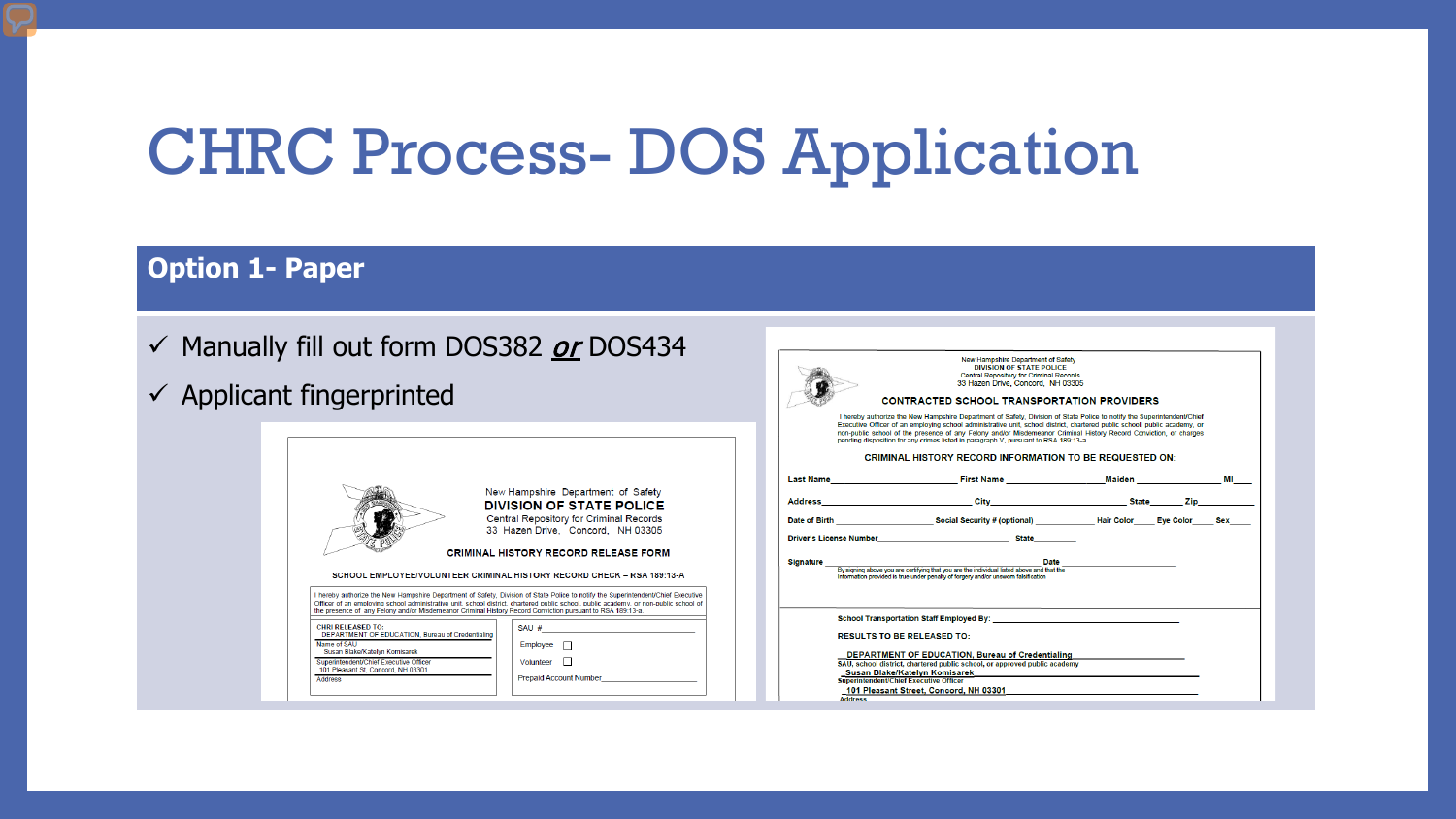### CHRC Process- DOS Application

**Option 2- CHRI Portal (preferred method)**

#### Apply at CHRI Portal <https://services.dos.nh.gov/chri/cpo/>

| New Hampshire Criminal Records Portal                                                                                                                                                                                                                                                                                                                                              |                                                                                             |                                                                                              |                                                                                                                                                                                                                                   |                                                                                                                                                                                                                                                                                                                                                                                                                                                                                                                                                                                                                                                                                                                                                                                                                                                                                                               |
|------------------------------------------------------------------------------------------------------------------------------------------------------------------------------------------------------------------------------------------------------------------------------------------------------------------------------------------------------------------------------------|---------------------------------------------------------------------------------------------|----------------------------------------------------------------------------------------------|-----------------------------------------------------------------------------------------------------------------------------------------------------------------------------------------------------------------------------------|---------------------------------------------------------------------------------------------------------------------------------------------------------------------------------------------------------------------------------------------------------------------------------------------------------------------------------------------------------------------------------------------------------------------------------------------------------------------------------------------------------------------------------------------------------------------------------------------------------------------------------------------------------------------------------------------------------------------------------------------------------------------------------------------------------------------------------------------------------------------------------------------------------------|
| ◈                                                                                                                                                                                                                                                                                                                                                                                  |                                                                                             |                                                                                              |                                                                                                                                                                                                                                   | an official New Hampshire government websi                                                                                                                                                                                                                                                                                                                                                                                                                                                                                                                                                                                                                                                                                                                                                                                                                                                                    |
|                                                                                                                                                                                                                                                                                                                                                                                    |                                                                                             | Welcome to the New Hampshire State Police Criminal Records Portal                            |                                                                                                                                                                                                                                   |                                                                                                                                                                                                                                                                                                                                                                                                                                                                                                                                                                                                                                                                                                                                                                                                                                                                                                               |
|                                                                                                                                                                                                                                                                                                                                                                                    | <b>Schedule NEW Fingerprint &amp;</b><br><b>Criminal Record Check</b><br><b>Appointment</b> | <b>EDIT Existing Fingerprint &amp;</b><br><b>Criminal Record Check</b><br><b>Appointment</b> | <b>Resubmission Appointment</b><br>If your fingerprints have been rejected and<br>you have been asked to resubmit your                                                                                                            | <b>Agency Selection</b>                                                                                                                                                                                                                                                                                                                                                                                                                                                                                                                                                                                                                                                                                                                                                                                                                                                                                       |
|                                                                                                                                                                                                                                                                                                                                                                                    | To schedule a new appointment, click the<br>button below.                                   | To look up, reschedule or cancel your<br>appointment, select the appropriate button          | fingerprints, use the button below to locate<br>your previous appointment. You will need<br>your appointment confirmation number to<br>access your previously scheduled<br>appointment.<br>Schedule a Resubmission<br>Appointment |                                                                                                                                                                                                                                                                                                                                                                                                                                                                                                                                                                                                                                                                                                                                                                                                                                                                                                               |
| below to locate your existing appointment.<br>Before you begin, please click here to read<br>You will need your appointment<br>the instructions.<br>confirmation number to access your<br>scheduled appointment.<br>Schedule a New Appointment<br><b>Reschedule an Appointment</b><br><b>Cancel an Appointment</b><br><b>Request Online NH Criminal</b><br><b>Conviction Check</b> |                                                                                             |                                                                                              |                                                                                                                                                                                                                                   | → Please select the employment or licensing Agency you are applying to. Background check results will be delivered to the Agency you select. If you are unsure which<br>Agency to select, or the Agency does not appear in the selection please contact the Agency you are applying to. Please note: The Department of Safety is not<br>responsible for results delivered in error due to the applicant selecting the incorrect Agency.<br>> To select an agency first select the Agency Type from the drop down list. Selecting the agency type will narrow the number of agencies that appear in the Select<br>Agency drop down. Once the agency type is selected then find and select the specific agency you wish your results to be delivered to.<br>→ Note: For 'School Transportation Agency' applicants only -you may select more than one agency from the 'Agency' drop down. Each additional agency |
|                                                                                                                                                                                                                                                                                                                                                                                    | selected will incur an additional \$5 charge.                                               |                                                                                              |                                                                                                                                                                                                                                   |                                                                                                                                                                                                                                                                                                                                                                                                                                                                                                                                                                                                                                                                                                                                                                                                                                                                                                               |
|                                                                                                                                                                                                                                                                                                                                                                                    | To obtain State of New Hampshire public<br>conviction records ONLY, click the button        |                                                                                              |                                                                                                                                                                                                                                   | Select Type Of Agency *<br>Educational - Employee<br>$\checkmark$                                                                                                                                                                                                                                                                                                                                                                                                                                                                                                                                                                                                                                                                                                                                                                                                                                             |
|                                                                                                                                                                                                                                                                                                                                                                                    | below.                                                                                      |                                                                                              |                                                                                                                                                                                                                                   | Select Agency *<br>NH DEPARTMENT OF EDUCATION                                                                                                                                                                                                                                                                                                                                                                                                                                                                                                                                                                                                                                                                                                                                                                                                                                                                 |
|                                                                                                                                                                                                                                                                                                                                                                                    | <b>Request Online NH Criminal</b><br><b>Conviction Check</b>                                |                                                                                              |                                                                                                                                                                                                                                   |                                                                                                                                                                                                                                                                                                                                                                                                                                                                                                                                                                                                                                                                                                                                                                                                                                                                                                               |

Back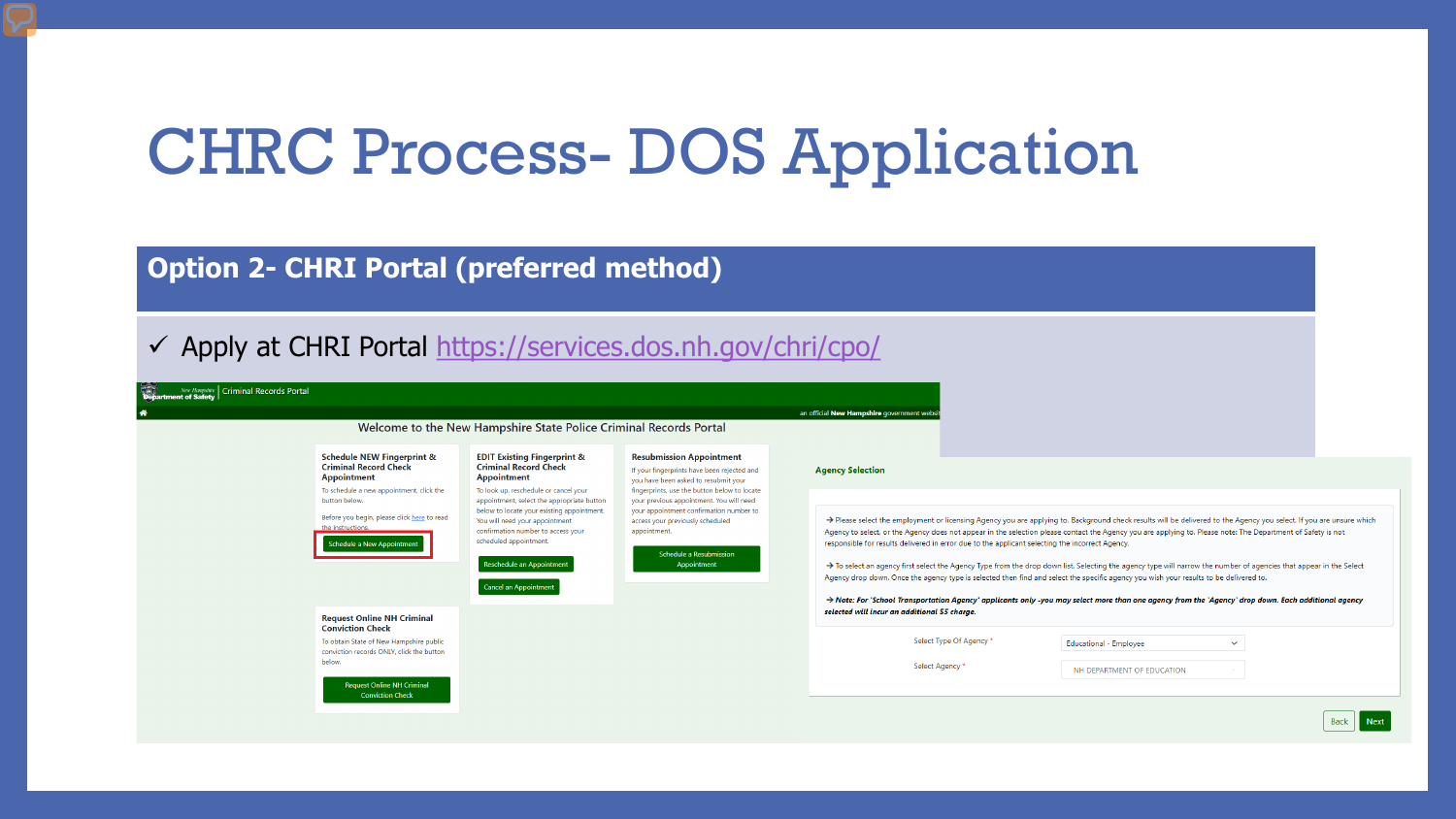# CHRC Process- DOE Application

#### $\checkmark$  Manual application only

<https://nhdoepm.atlassian.net/wiki/spaces/CHD/pages/324042772/Paper+Applications>

#### $\checkmark$  Include Ed ID on form

 $\checkmark$  Mail in application with fee, driver's license, and school bus certificate (if applicable)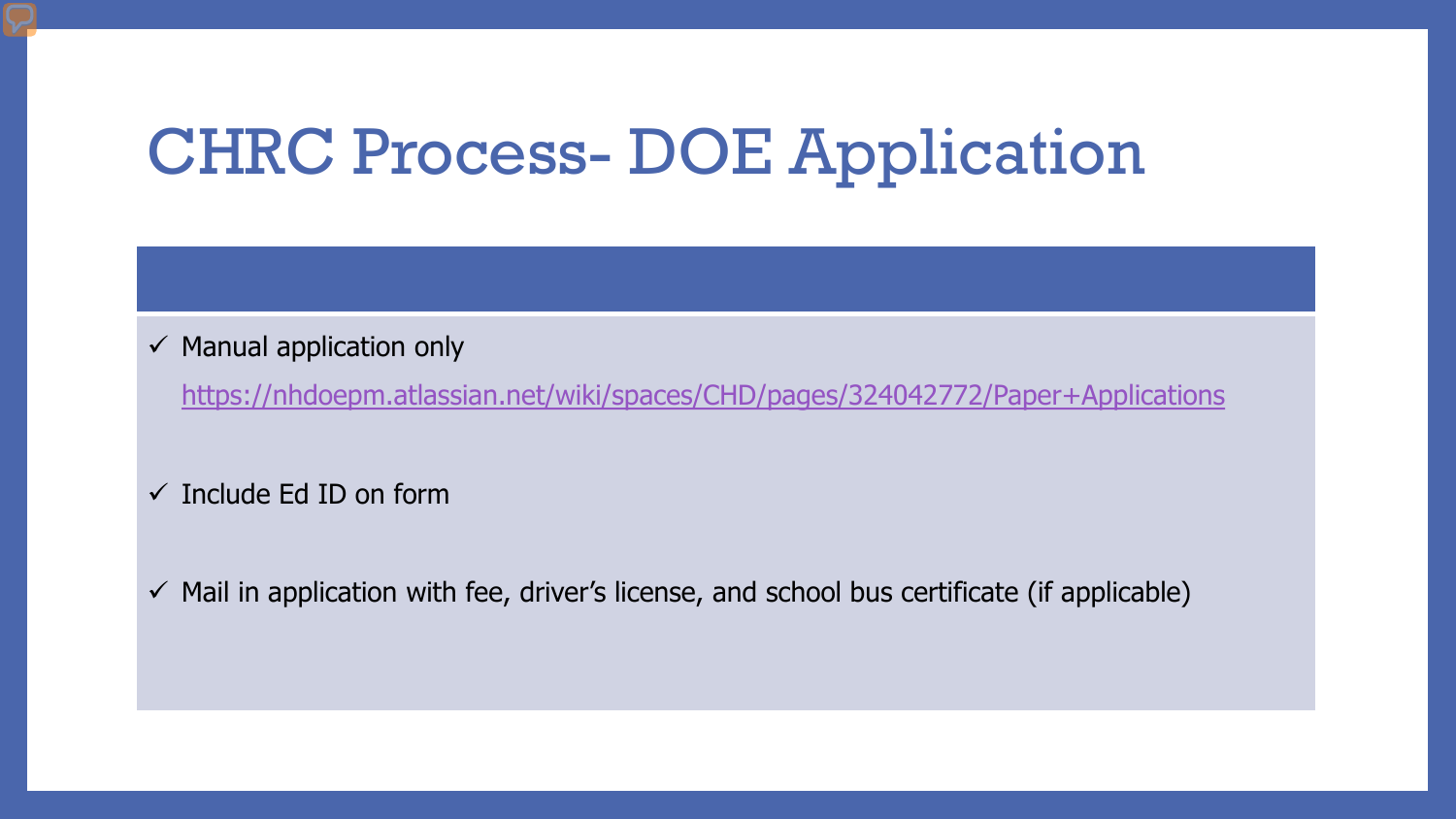### DOE Clearance Review

- $\checkmark$  Applicant notified via email
- $\checkmark$  Download certificate from EIS:
	- <https://my.doe.nh.gov/myNHDOE/Login/Login.aspx>

#### **State of New Hampshire State Board of Education**



### **Issued/Cleared Requirements Not Met**

- $\triangleright$  Applicant notified via email
- $\triangleright$  Letter stating the same via mail

exygence with this present member and years as unit an exportable for being knowledgeable regarding unrest neu<br>relance with RIA 189:13-a,b. The holder of this clearance is responsible for being knowledgeable regarding curr

*Y* Beatterpoine<br> **Y** Department of Education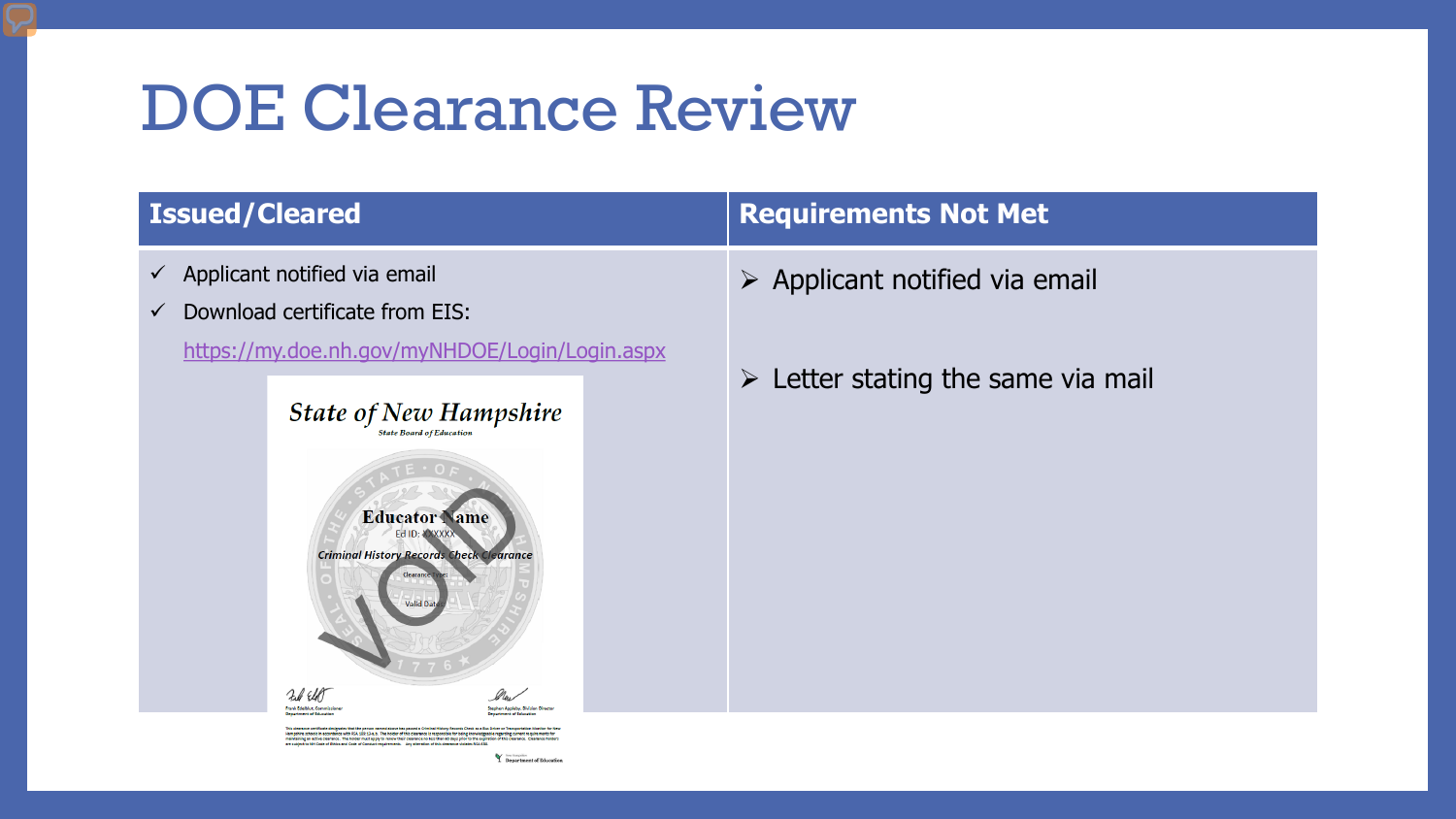### Time Sensitive

 $\checkmark$  Mail DOE and DOS applications at the same time

 $\checkmark$  DOE application auto close 60 days

 $\checkmark$  By law can only hold criminal records for 60 days from DOS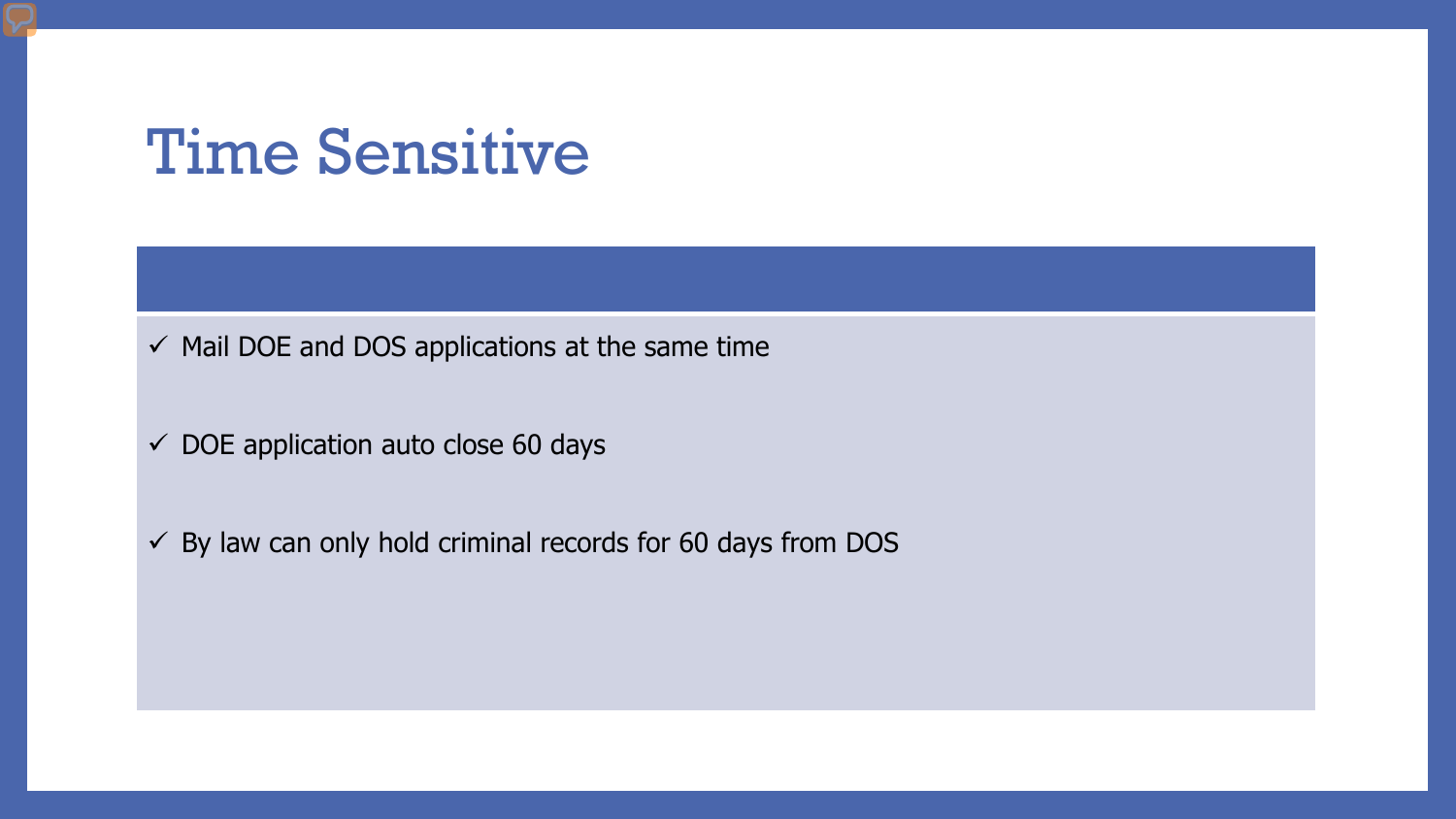# FAQs

### $\checkmark$  Payment

 $\checkmark$  Statewide clearance

 $\checkmark$  Check for employment